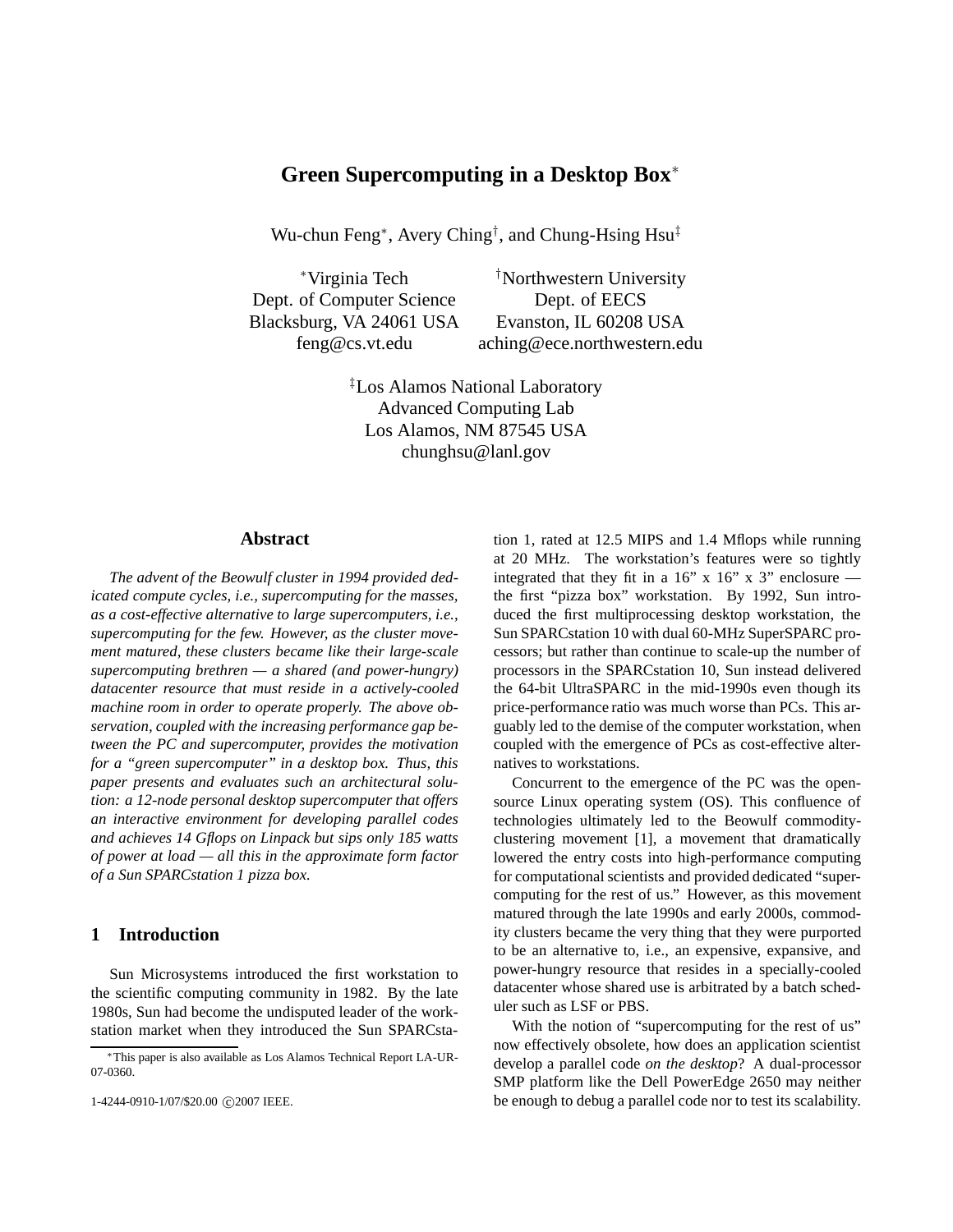On the other hand, using a shared datacenter HPC resource like a large-scale cluster can result in scheduling conflicts or long queues, resulting in longer turnaround times for the program developer. This makes debugging a parallel application more of a batch process than an interactive one. Thus, to address the above, this paper presents the origin, architecture, and performance evaluation of a green supercomputer *in a desktop box*, i.e., a 12-processor desktop cluster in an oversized pizza box and with a peak power envelope of only 185 watts when running Linpack.<sup>1</sup>

The remainder of the paper is organized as follows. Section 2 briefly explains the origin of the aforementioned green supercomputer in a desktop box, specifically the Orion Multisystems DT-12. Section 3 provides an architectural overview of the low-power DT-12. Section 4 presents an initial performance evaluation of the DT-12 (circa 2004) versus a typical SMP "desktop" server (also circa 2004), specifically, a Dell PowerEdge 2650 server. Finally, Section 5 concludes our work.

#### **2 Background**

The roots of the Orion Multisystems DT-12 can be traced back to the energy-efficient Green Destiny cluster [5, 14, 3], which leveraged Beowulf cluster technology (such as commodity hardware, Linux, and MPI) while being energy conscious (i.e., power awareness at design time) in order to improve the reliability and availability of compute cycles. The basic idea behind the DT-12 was to deliver the above advantages of Green Destiny but in the form factor of a "pizza box," thus filling the widening performance gap between supercomputers and traditional PC workstations.

Back in 2001, we observed that supercomputers were becoming less efficient with respect to both power and space consumption. For example, though the performance on our n-body code that simulates galaxy formation increased 2000-fold from the early 1990s to the early 2000s, the performance-per-watt and performance-per-square-foot only improved by 300-fold and 60-fold, respectively. This has resulted in the construction of massive datacenters with exotic cooling facilities (and even, entirely new buildings) to house these supercomputers, thus leading to an extraordinarily high total cost of ownership.

The main reason for this inefficiency has been the exponentially increasing power requirements of compute nodes, i.e., Moore's Law for Power Consumption [5, 3, 4, 7]. When nodes draw more power, they must be spaced out and aggressively cooled. $2$  Our own empirical data as well

as unpublished empirical data from a leading vendor indicates that the failure rate of a compute node *doubles* with every 10◦C (18◦F) increase in temperature above 75◦F, and temperature is proportional to power density. Thus, the supercomputers in the TOP500 List require exotic cooling facilities; otherwise, they would be so unreliable (due to overheating-induced failures) that they would be unavailable for use by the application scientist.

To address the above, we started the Supercomputing in Small Spaces (http://sss.lanl.gov/) project in late 2001 and identified low-power building blocks to construct our energy-efficient Green Destiny [5, 14, 3], a 240-processor Beowulf cluster that fit in a telephone booth (i.e., a footprint of five square feet) and sipped only 3.2 kilowatts when running diskless, i.e., two hairdryers, but with performance slightly better than a 172-processor Cray T3E 900 (circa 11/2001 TOP500 List) when running Linpack. Green Destiny provided reliable compute cycles with no unscheduled downtime from April 2002 to April 2004, all while sitting in an 85◦F dusty warehouse at 7,400 feet above sea level thus illustrating its ability to be moved out of the datacenter and into an "office space" that did not have any special cooling facilities. This transformation from datacenter cluster to office cluster ultimately led to a subsequent transformation into a *desktop* cluster, as embodied by the Orion Multisystems DT-12.

# **3 Architectural Overview**

The Orion Multisystems DT-12, as shown in Figure 1, is a personal *desktop* cluster workstation that contains 12 individual x86 compute nodes in a 24" x 18" x 4" (or one cubic foot) pizza-box enclosure. Collectively, these nodes provide the horsepower of a small supercomputer, the administrative ease of a single-processor computer,<sup>3</sup> and the low noise, heat, and power draw of a conventional desktop.



#### **Figure 1. The DT-12 Personal Desktop Cluster Workstation.**

Each compute node contains a Transmeta Efficeon processor running the Linux operating system and Transmeta's

<sup>1</sup>For reference, a Dell PowerEdge 2650 desktop server with dual 2.2- GHz Intel Xeons consumes nearly 220 watts when running Linpack.

 $2$ Perhaps a more insidious problem to the above inefficiency is that the reliability of these systems continues to decrease as traditional supercomputers continue to aggregate more processors together.

<sup>&</sup>lt;sup>3</sup>Booting the DT-12 amounts to depressing a single power switch, and in just over a minute, the entire single-system image is then up and ready to run a parallel job.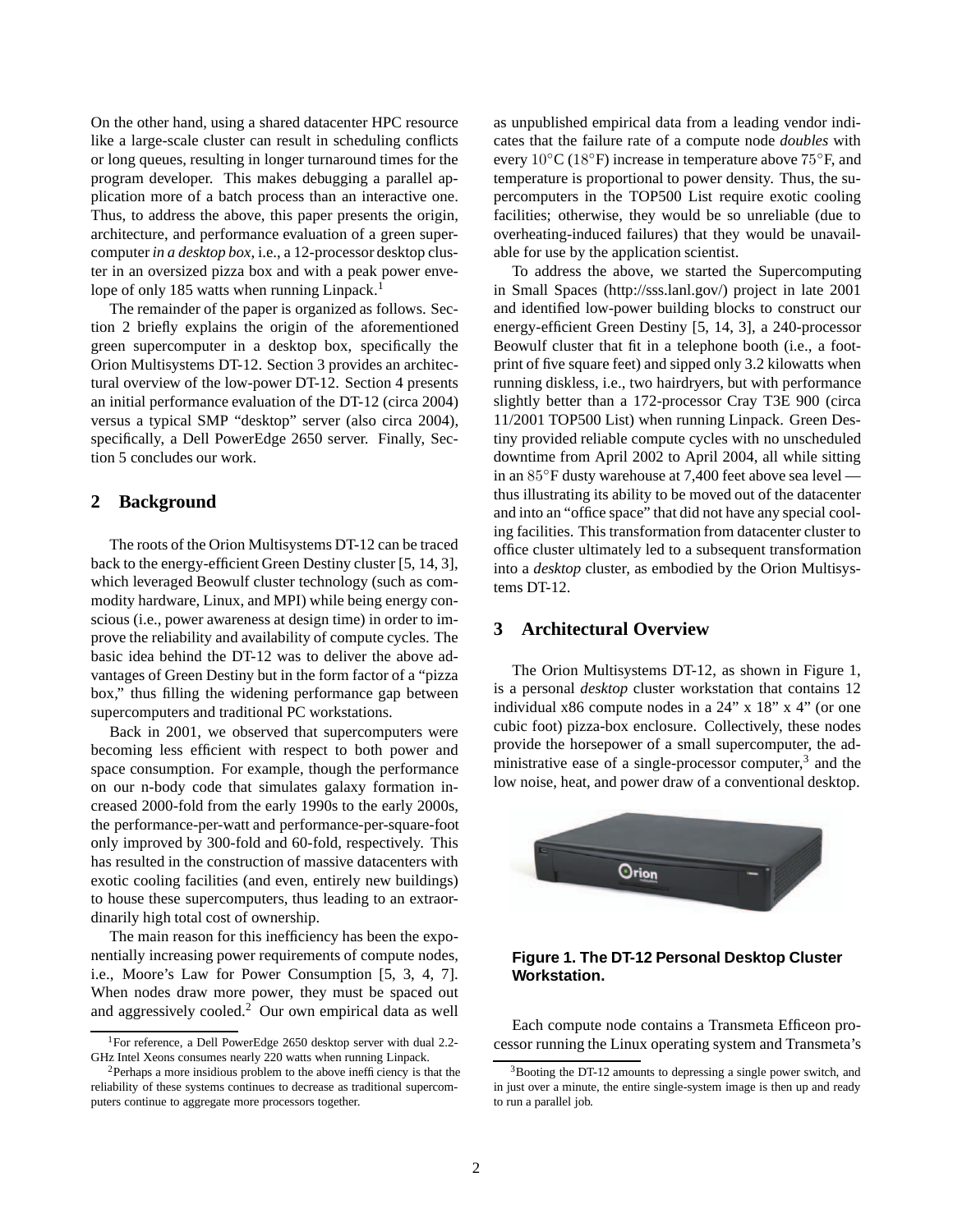power-aware LongRun2 software, its own memory and Gigabit Ethernet interface, and optionally, its own hard disk drive. The nodes share a power supply, cooling system, and external 10-Gigabit Ethernet network connection. (The head node provides an interface to the end user.)

In short, the DT-12 arguably exports the utmost in simplicity with only one power plug, one power switch, one monitor connection, one keyboard, and one mouse. At load, it achieves 14 Gflops on Linpack while drawing only 185 watts of power, i.e., less than two 100-watt light bulbs.

#### 3.1 Hardware

The DT-12 is a cluster of 12 x86-compatible nodes linked by a switched Gigabit Ethernet fabric.<sup>4</sup> The cluster operates as a single computer with a single power switch and a single-system image rapid-boot sequence, which allows the entire system to come on-line in just over a minute.

In the DT-12, one node functions as the head node, providing an interface to the end user and controlling jobs throughout the cluster. The other nodes, referred to as compute nodes, are available to the head node for parallel computing. When idle, the head node can also act as a compute node.

The DT-12 plugs directly into a standard 15-A office outlet with no special cooling or power requirements. The included I/O board provides video, keyboard and mouse, serial port, USB, and fan control. The DT-12 also provides a DVD/CD-RW and one 3.5" hard drive on the head node. The board can accommodate one 2.5" hard-disk drive per each of the other nodes although disk drives on the compute nodes are optional.

#### 3.2 Software

With the single-system image rapid-boot sequence from Orion Multisystems, the DT-12 appears as monolithic as possible to the end user, e.g., logging into individual compute nodes is typically unnecessary. The system software accomplishes this by providing the same Linux kernel on all nodes via a single OS installation on the head node that is shared among all compute nodes. Each compute node then locally runs commonly used cluster tools such as rsh, Sun Grid Engine, and MPICH2.

#### **4 Experimental Results**

In this section, we present an initial performance evaluation of the DT-12 from 2004 and compare it to a highend development platform in use from 2004, specifically the Dell PowerEdge 2650 SMP. We chose this comparison for several reasons. First, with Beowulf clusters having become shared datacenter resources, we argue that application programmers have turned to high-end *desktop* server platforms like the Dell PowerEdge 2650 in order to develop their parallel codes. Such a desktop SMP machine can fit on one's desk without the need for special wall outlets or cooling facilities, just like the similarly sized Orion Multisystems DT-12. Second, in addition to the DT-12 having similar dimensions to the Dell PowerEdge 2650, is also uses a similar amount of power. Third, the price of each system was four digits, i.e., approximately \$9,000 for the DT-12 and \$5,000 for the PowerEdge 2650.

Our Dell PowerEdge 2650 is a dual-processor 2U chassis machine, configured with dual 2.2-GHz Xeon processors, 1.5-GB memory, and a Fujitsu 18.4-GB 15000 RPM U160 SCSI drive. Each Xeon processor used hyper-threading for a total of 4 virtual processors. A quick comparison of the DT-12 and the PowerEdge 2650 in Table 1 illustrates some of the key hardware differences between the two developmental platforms. The dimensions of the two platforms are nearly identical, and the power draws at load (i.e., Linpack) are comparable.

We conducted numerous experiments to show that a personal desktop cluster workstation that is energy efficient, such as the Orion Multisystems DT-12, can provide a more suitable development platform for parallel codes versus the typical SMP workstation. More importantly, we demonstrate that the DT-12 can deliver green supercomputing in a desktop box. Our benchmarks included SPEC CPU2000, HPL, NAS MPI, STREAMS MPI, ttcp, bonnie, and mpi-iotest.

#### 4.1 Processor Performance

As an initial performance characterization of the Efficeon processor used in the DT-12, we began our experiments with the SPEC CPU2000 benchmarks [11] using an Intel compiler (version 8.1) and with the baseline optimization options -O3 -xW -ipo. Table 2 shows our baseline results. The DT-12 achieved 526 for SPECint2000 and 358 for SPECfp2000 while the numbers for the PowerEdge 2650 were 792 and 726, respectively. If we had run the same customized (but proprietary) high-performance codemorphing software on the DT-12 as we did on Green Destiny, the floating-point performance would have improved by about 50% to the neighborhood of 535 for SPECfp2000.

According to the SPEC measurements, the integer performance of a 1.2-GHz Efficeon processor is roughly equivalent to a 1.5-GHz Pentium 4 (i.e., between 515 and 534). However, the floating-point performance of the Efficeon processor does not keep up with the 1.5-GHz Pentium 4 (i.e., between 543 and 549, compared to the Efficeon's

<sup>4</sup>Linking DT-12 systems together can then be achieved via the external 10-Gigabit Ethernet interface.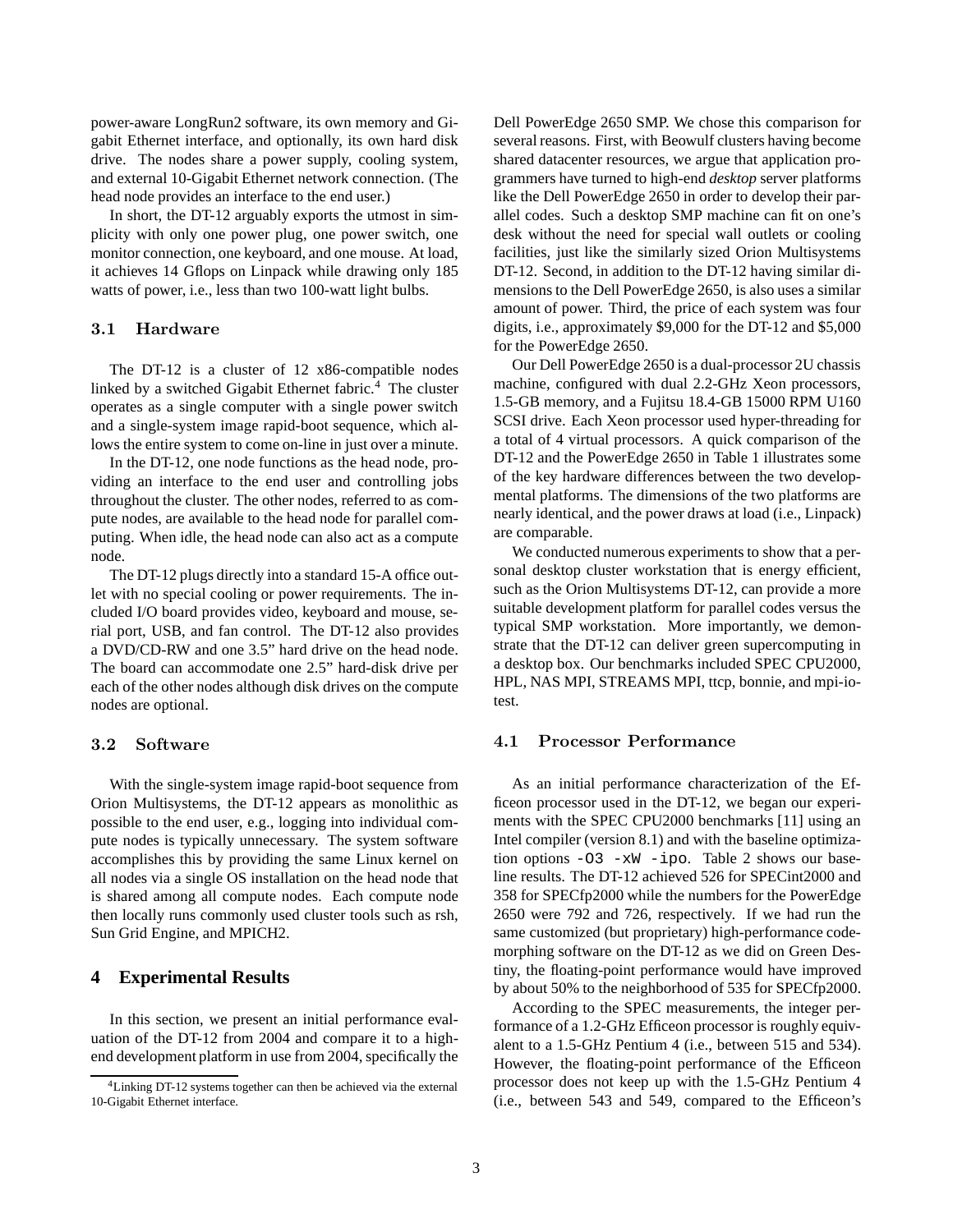| Platform       | Orion Multisystems DT-12                     | Dell PowerEdge 2650           |
|----------------|----------------------------------------------|-------------------------------|
| Dimensions     | $\sqrt{24(W) \times 18(D)} \times 4(H)$ (in) | $19(W)$ x 26(D) x 3.5(H) (in) |
|                | 1 cubic foot                                 | $\sim$ 1.02 cubic feet        |
| Power at Load  | 185.3 watts                                  | $217.0$ watts                 |
| Processors     | Twelve 1.2-GHz Efficeon CPUs                 | Two 2.2-GHz Xeon CPUs         |
| Memory         | 1 GB/Processor                               | $1.5$ GB                      |
| <b>Network</b> | Gigabit Ethernet NIC/Processor               | Dual Gigabit Ethernet NIC     |
| Interfaces     |                                              |                               |
| Storage        | 80-GB 5400 RPM IDE (Head)                    | 18.4-GB 15000 RPM SCSI drive  |
|                | 20-GB 4200 RPM IDE (Other)                   |                               |

**Table 1. Experimental Hardware Configurations**

| Platform    | $DT-12$ | PowerEdge 2650 |  |  |
|-------------|---------|----------------|--|--|
| SPECint2000 | 526     | 792            |  |  |
| SPECfp2000  | 358     | 726            |  |  |

**Table 2. SPEC CPU2000 Results**

358) although it likely would have if Transmeta had used the prototypical high-performance code-morphing software that was originally developed for Green Destiny and tailored towards iterative scientific codes.

Our next test, HPL [6], is a freely available software package that implements the Linpack benchmark. It solves a (random) dense linear system in double precision (64-bits) arithmetic on distributed-memory computers. Using HPL requires an MPI 1.1 compliant implementation and either the Basic Linear Algebra Subprograms (BLAS) or the Vector Signal Image Processing Library (VSIPL). Generally, HPL is considered scalable with respect to the number of processors used during testing since its overall performance is mostly attributed to the system's CPU.

For HPL, the DT-12 delivers 14.17 Gflops while the Dell PowerEdge 2560 achieves 5.1 Gflops, or roughly three times slower than the DT-12. Since the DT-12 has twelve processors compared to the two processors in the PowerEdge 2650, we infer that a 2.2-GHz Xeon processor performs slightly more than twice as fast as a 1.2-GHz Efficeon in this application.

In our final CPU test, we ran experiments using the NAS Parallel Benchmarks (NPB) [9]. Collectively, they mimic the computation and data-movement characteristics of applications in computational fluid dynamics (CFD). NPB is based on Fortran and MPI. These implementations, which are intended to be run with little or no tuning, approximate the performance that a typical user can expect from a portable parallel program in a distributed-memory computing system.

Table 3 and Table 4 show the results from the class A and

class B workload, respectively. Due to process restrictions in some tests, we only obtained results for certain numbers of processes. For example, SP and BT require that the number of processors be a square of an integer, therefore we have results from 1, 4, and 9 processors. In Table 4, FT was not able to complete for the PowerEdge 2650 (even after waiting numerous minutes). We attribute this to insufficient memory and heavy disk swapping.

In general, as the number of processes increases, the DT-12 scales nearly linearly in the LU, BT, EP, and CG tests. The FT, MG, SP, and IS tests do scale to some degree on the DT-12, although not linearly. However, because some of these tests are dependent on system components besides the processor, they are not expected to scale linearly. In contrast, the PowerEdge 2650 does not achieve linear scalability on any of the 8 NPB tests and would provide poor feedback on demonstrating whether a parallel code is achieving an expected linear speedup. Running more processes than the number of actual processors on the dual-processor PowerEdge 2650 does not allow for any useful salability testing.

### 4.2 Memory Performance

The STREAM benchmark [12] measures the sustainable memory bandwidth and the corresponding computation rate for simple vector kernels. The STREAM benchmark has four different components which are summarized in Table 5.

We used the MPI version of STREAM to test the scalability of the memory subsystem. Each test was compiled with MPICH2 [8] and run three times with the best run used in our results. We chose to use the best run for this benchmark since memory testing is particularly sensitive to any OS interrupts. Figure 2a shows that the DT-12 achieves linear scalability while the PowerEdge 2650 in Figure 2b struggles to achieve any speedup. While it is a two-way SMP and each processor has hyper-threading (thereby having four virtual processors), we hardly see any speedup between 1 to 4 processors on the PowerEdge 2650.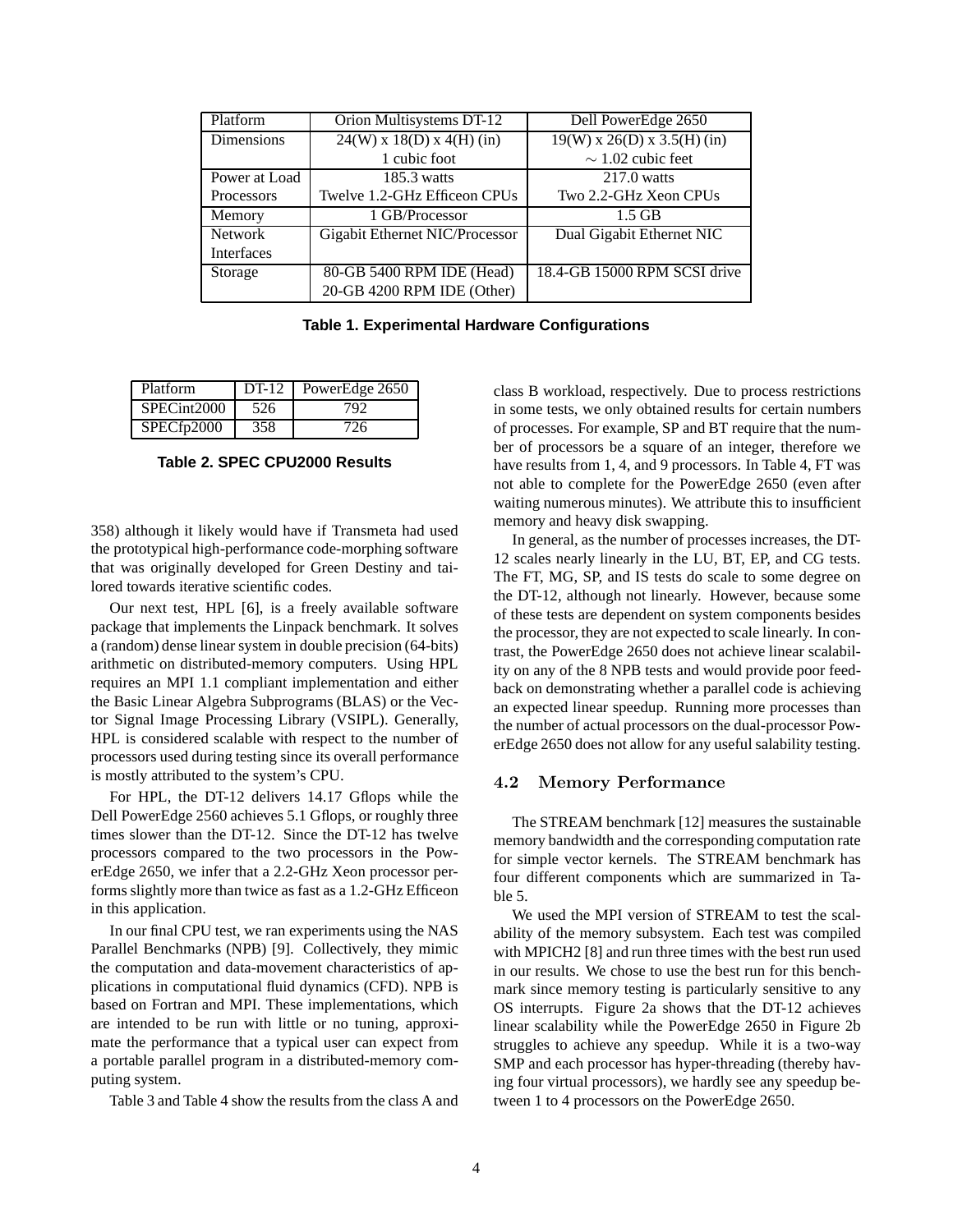| Class A Workload |        |        |                    |                |       |        |                     |        |        |       |
|------------------|--------|--------|--------------------|----------------|-------|--------|---------------------|--------|--------|-------|
| $DT-12$          |        |        |                    | PowerEdge 2650 |       |        |                     |        |        |       |
|                  |        | 4      | 8                  | 9              | 12    |        | 4                   | 8      | 9      | 12    |
| FT               | 143.29 | 287.84 | 543.37             |                |       | 286.14 | 361.20              | 347.42 |        |       |
| MG               | 97.42  | 359.49 | 1180.40            |                |       | 324.11 | $\overline{273.49}$ | 313.86 |        |       |
| <b>SP</b>        | 98.95  | 319.74 |                    | 458.26         |       | 188.12 | 213.08              |        | 194.59 |       |
| LU               | 179.12 | 779.28 | 1521.10            |                |       | 325.47 | 419.88              | 419.46 |        |       |
| <b>BT</b>        | 268.56 | 946.81 |                    | 1472.29        |       | 540.76 | 810.68              |        | 841.85 |       |
| IS               | 11.23  | 17.41  | $\overline{19.10}$ |                |       | 24.34  | 30.75               | 28.93  |        |       |
| EP               | 3.46   | 13.80  | 27.52              | 31.23          | 41.11 | 4.87   | 17.18               | 17.61  | 17.61  | 17.47 |
| CG               | 70.27  | 260.61 | 526.59             |                |       | 283.42 | 249.97              | 221.15 |        |       |

**Table 3. NAS Parallel Benchmarks – Class A**

| Class B Workload |         |                |         |       |        |        |        |       |
|------------------|---------|----------------|---------|-------|--------|--------|--------|-------|
|                  |         | PowerEdge 2650 |         |       |        |        |        |       |
|                  | 4       | 8              | 9       | 12    | 4      | 8      | 9      | 12    |
| <b>FT</b>        | 354.70  | 649.08         |         |       | N/A    | N/A    | N/A    | N/A   |
| MG               | 605.56  | 1203.56        |         |       | 283.09 | 346.66 |        |       |
| <b>SP</b>        | 365.94  |                | 703.20  |       | 208.64 |        | 214.50 |       |
| LU               | 681.74  | 1466.66        |         |       | 374.46 | 417.98 |        |       |
| BT               | 1029.67 |                | 2018.45 |       | 814.64 |        | 858.07 |       |
| <b>IS</b>        | 21.15   | 32.97          |         |       | 29.45  | 28.33  |        |       |
| EP               | 14.72   | 29.52          | 33.26   | 44.29 | 17.22  | 17.28  | 17.53  | 17.78 |
| CG               | 172.96  | 357.51         |         |       | 72.13  | 191.24 |        |       |

**Table 4. NAS Parallel Benchmarks – Class B**

#### 4.3 I/O Performance

In order to test sequential I/O performance, we used bonnie [2]. Bonnie performs a series of tests on a file of unknown size. It does sequential output using the putc() stdio macro, writes blocks using the write() command, and rewrites blocks of size 16 KB (reads the blocks into memory, dirties them, and writes them back). It does sequential input using getc() and the read() command. The test results can be significantly affected by the amount of system memory available since writes are buffered on most file systems.

Both of our test platforms used ext3, which certainly buffers write requests whenever memory is available. We also used the largest file size possible on the local file system (2047 MB) in our tests. Since this is a sequential I/O test, the DT-12 can only use a single processor and a single memory (1 GB) for file system buffering. The PowerEdge 2650 has both its processors available and 1.5 GB of memory for I/O buffering. Because the file size is 2047 MB, more of the file I/O can be buffered on the PowerEdge 2650, resulting in higher I/O performance (because it is mostly writing to memory and not to the actual hard disk). For the DT-12, we also tested I/O access to a node's local storage

through ext3 and to remote storage on another node using NFS. On the PowerEdge 2650, testing NFS performance does not make sense as both processors have access to their local disks.

The results for sequential output and sequential input are shown in Figure 3. As expected, there are certain cases, for instance, the block write and the block read, that are much better for the PowerEdge 2650 due to the increased buffering capabilities from having more memory per processor. When bonnie rewrites data through NFS on the DT-12, we see that its performance really suffers due to fetching data over the network and rewriting it.

We took our parallel I/O test, mpi-io-test, from the PVFS2 test suite. mpi-io-test simply writes 16 MB per processor into a shared file and reads it back through the MPICH2 ROMIO [13] interface. We set-up the PVFS2 file system [10], a next-generation parallel file system for Linux clusters, on the nodes to attain the high possible bandwidth. For the DT-12 platform, we configured all 12 nodes as I/O servers, with one node doubling as the metadata server. For the PowerEdge 2650 platform, we configured two processes as I/O servers, with one doubling as the metadata server.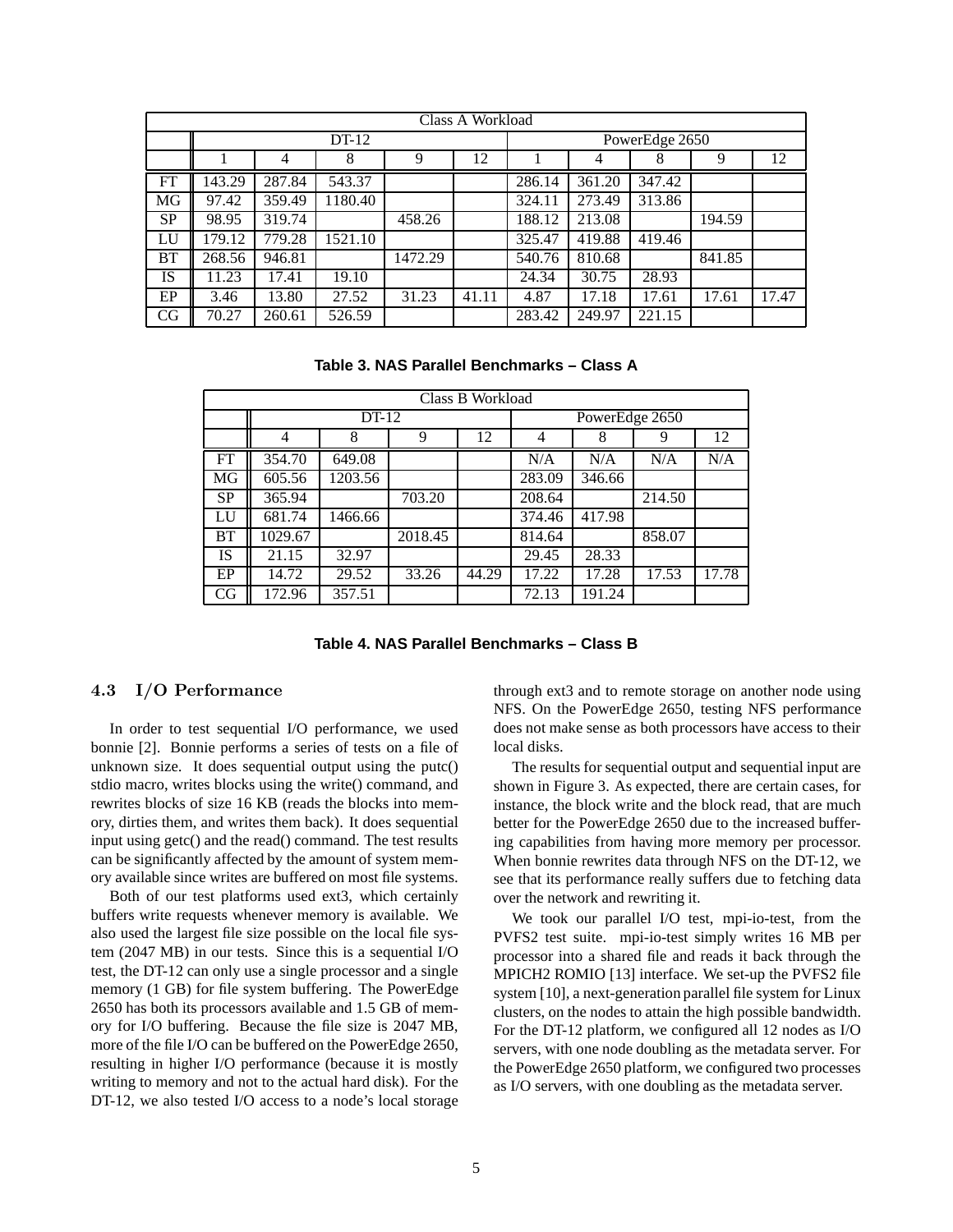| Test         | Operation                | Bytes/Iteration | Floating Point Operations/Iteration |
|--------------|--------------------------|-----------------|-------------------------------------|
| <b>COPY</b>  | $a(i) = b(i)$            |                 |                                     |
| <b>SCALE</b> | $a(i) = q * b(i)$        |                 |                                     |
| <b>SUM</b>   | $a(i) = a(i)+b(i)$       | 24              |                                     |
| <b>TRIAD</b> | $a(i) = b(i) + q * c(i)$ | 9Δ              |                                     |

**Table 5. STREAM Tests**



(a) 55000 Orion NFS Char Orion Ext3 Char Dell Ext3 Char Orion NFS Block 50000 45000 Orion Ext3 Block Dell Ext3 Block Orion NFS Rewrite Orion Ext3 Rewrite /O bandwidth (KBytes/sec) I/O bandwidth (KBytes/sec) 40000 35000 Dell Ext3 Rewrite 30000 25000 20000 15000 10000 5000  $\Omega$ (b) 50000 Orion NFS Char EXXXXI Orion Ext3 Char Dell Ext3 Char 45000  $CCTCT$ 37777 Orion NFS Block Orion Ext3 Block  $1577777$  40000 I/O bandwidth (KBytes/sec) I/O bandwidth (KBytes/sec) Dell Ext3 Block SSSSSS 35000 30000 25000 20000 15000 10000  $\overline{\mathbf{x}\mathbf{x}\mathbf{x}}\mathbf{x}$ 

**Figure 3. Results from bonnie: (a) Sequential Output and (b) Sequential Input.**

**Figure 2. STREAM Results: (a) DT-12 and (b) PowerEdge 2650.**

Our results, shown in Figure 4, point to the scalability of the Orion DT-12. As we scaled up the number of processors, we saw nearly linear speedup in I/O bandwidth for the DT-12. In contrast, the PowerEdge 2650 I/O bandwidth is pretty constant between 1 and 12 processes. Thus, in this case, a personal desktop cluster workstation like the DT-12 is very capable for parallel I/O development (i.e., writing parallel codes that use MPI-IO).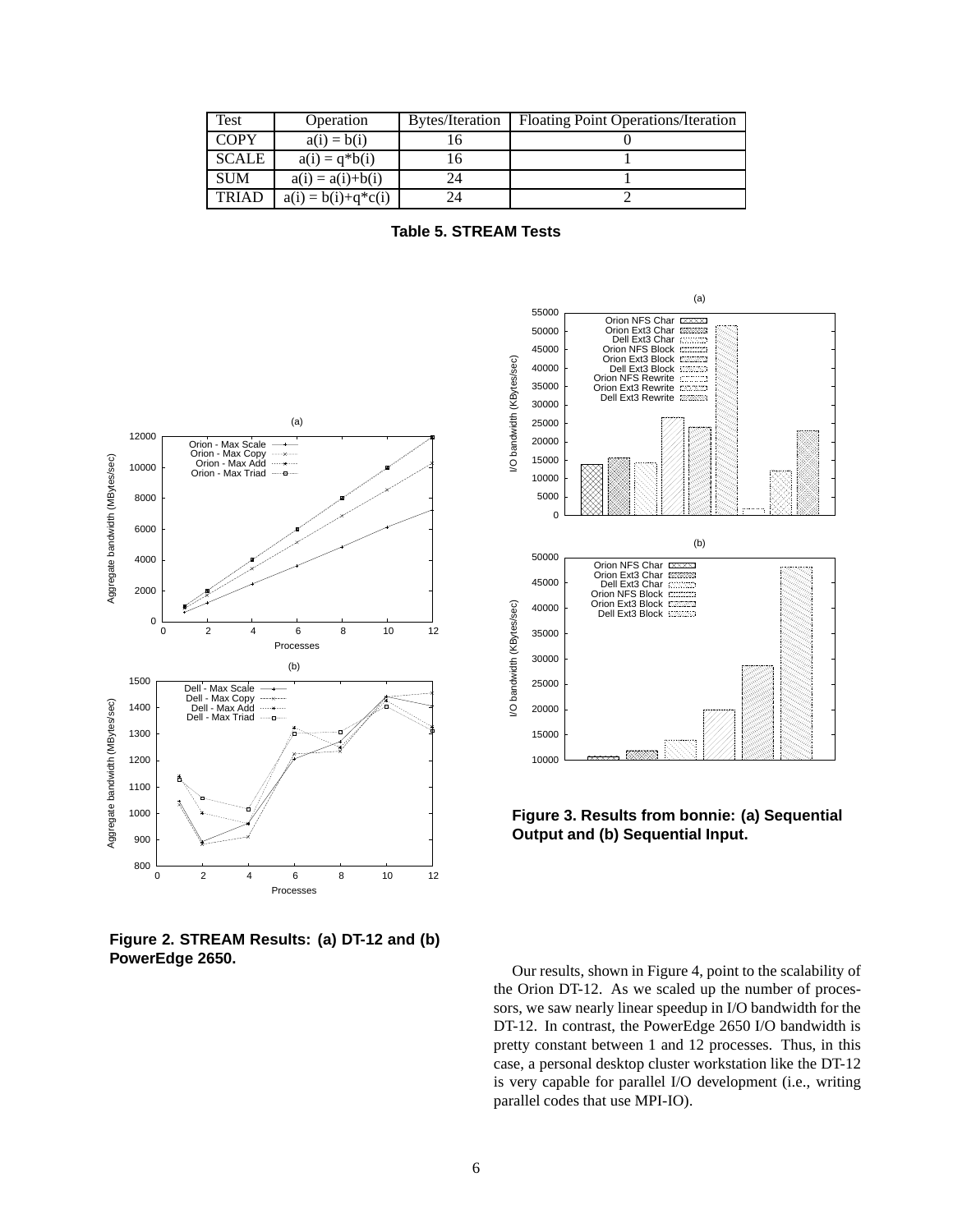| Cluster   | <b>CPU</b>    | Cluster         | Memory | HPL Perf. | $Power_{HPL}$ | Perf/Power |
|-----------|---------------|-----------------|--------|-----------|---------------|------------|
| Name      |               | Topology        | (GB)   | (GFlops)  | (W)           | (MFlops/W) |
| PowerEdge | 2.2-GHz Intel | $1 \times 2P$   | 1.50   | 5.1       | 217.0         | 23.50      |
| 2650      | Xeon          |                 |        |           |               |            |
|           | $1.2$ -GHz    |                 |        |           |               |            |
| DT-12     | Transmeta     | $12 \times 1$ P | 12.00  | 14.17     | 185.3         | 76.47      |
|           | Efficeon      |                 |        |           |               |            |

**Table 6. Performance, Power, and Performance/Power**



**Figure 4. Results from mpi-io-test.**

#### 4.4 Power Efficiency

A personal desktop cluster workstation must not have special power requirements (e.g., it should be able to be plugged into a normal wall socket). We evaluated the power consumption of the DT-12 versus the PowerEdge 2650 using the HPL benchmark. In order to measure the system's power consumption, we used a Yokogawa digital power meter that was plugged into the same powerstrip as the system. The power meter continuously sampled the instantaneous wattage at a rate of 50 kHz and delivered its readings to a profiling computer.

Table 6 shows the results of HPL running with the power meter. With regard to power-consuming components, the DT-12 has 12 processors, 12 GB of memory, 12 hard disks, and an internal network compared to the PowerEdge's two processors and 1.5 GB of memory, a single disk, and no internal network. Surprisingly, despite having many more power-consuming components, the DT-12 actually consumed *less* power than the PowerEdge 2650 when running Linpack. Much of the energy savings can be attributed to the Transmeta Efficeon processors. In addition, the DT-12 delivered a performance/power ratio that was over three times better than the PowerEdge 2650.

# **5 Conclusion**

In this paper, we presented a case for a green supercomputer in a *desktop* box. The particular incarnation that we chose to evaluate was the Orion Multisystems DT-12 (circa 2004), which was based on the energy-efficient Green Destiny cluster that featured in *The New York Times* in 2002. The DT-12, a 12-node personal desktop supercomputer, achieved 14 Gflops on Linpack while sipping only 185 watts at load and occupying a mere one cubic foot in space, i.e., an oversized pizza box *on the desktop*.

We also evaluated the suitability of the DT-12 as a scalable platform for parallel code development. Our experiments showed that this personal desktop cluster workstation was a more useful tool for developing parallel codes and running parallel applications than a high-end SMP workstation. Most of our experiments using the DT-12 demonstrated linear scalability with respect to processor, memory, and I/O. In contrast, the PowerEdge 2650, our reference "desktop" SMP platform, did not fare as well, achieving limited or no scalability as we increased the parallelism of our experiments.

#### **References**

- [1] D. J. Becker, T. Sterling, D. Savarese, J. E. Dorband, U. A. Ranawake, and C. V. Packer. BEOWULF: A parallel workstation for scientific computation. In *Proc. of the 1995 International Conference on Parallel Processing (ICPP)*, pages 11–14, August 1995.
- [2] http://www.textuality.com/bonnie/.
- [3] W. Feng. Making a case for efficient supercomputing. *ACM Queue*, 1(7):54–64, October 2003.
- [4] W. Feng. The importance of being low power in highperformance computing. *Cyberinfrastructure Technology Watch*, 1(3):12–20, August 2005.
- [5] W. Feng, M. Warren, and E. Weigle. The bladed beowulf: A cost-effective alternative to traditional beowulfs. In *Proc. of the IEEE Int'l Conf. on Cluster Computing*, September 2002.
- [6] http://www.netlib.org/benchmark/hpl/.
- [7] C. Hsu and W. Feng. A power-aware run-time system for high-performance computing. In *Proc. of SC2005: The*